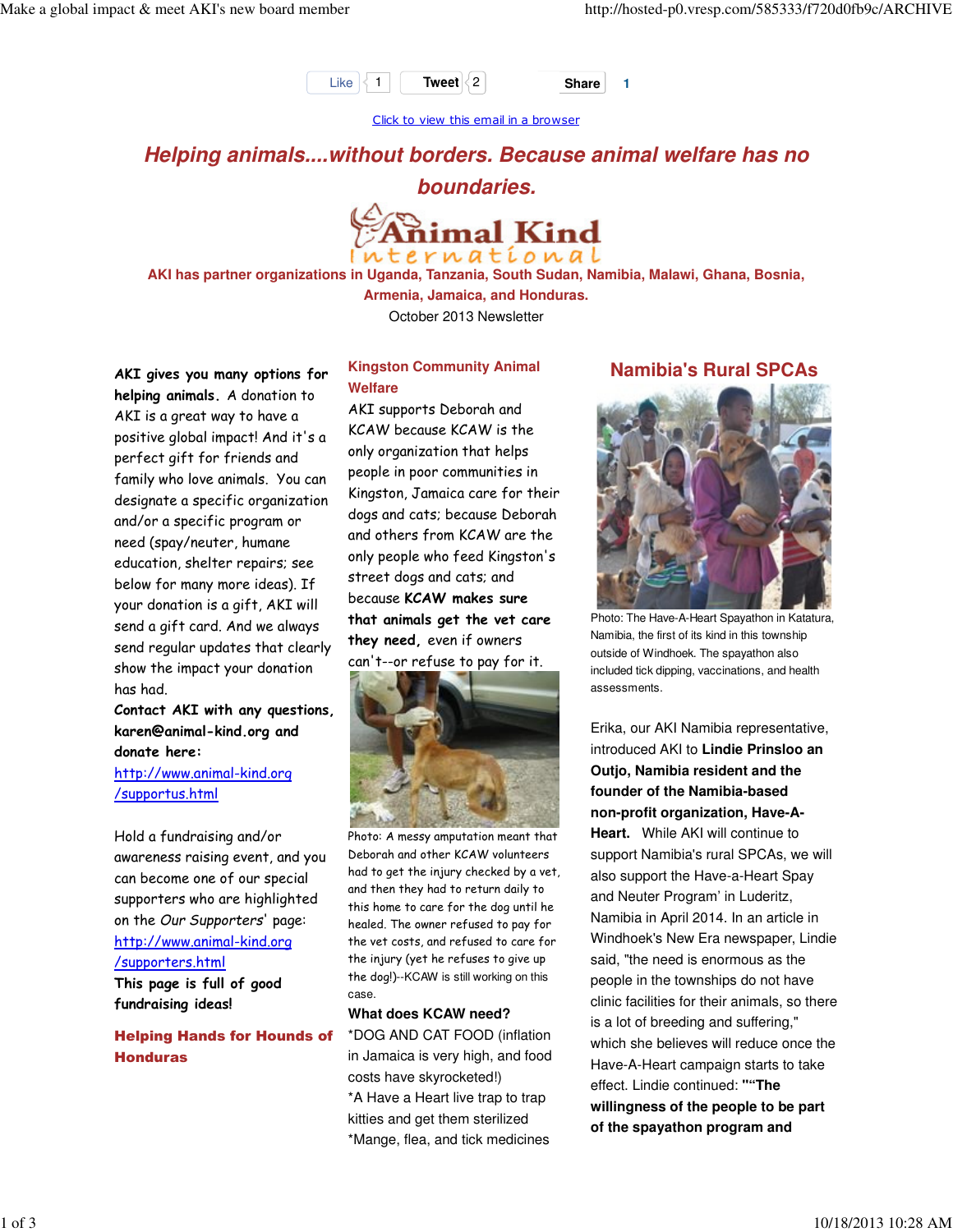

Photo: Pilar and some of the dogs at HHHH's sanctuary

#### AKI supports our partner organization, HHHH, because

Pilar, who started and runs the organization, never turns down a dog or cat (or bird) in need; she works closely with and encourages students and others to join her team and help animals in need; because she's partnered with vets in Tegucigalpa to save money on vet care; because she jumps at any chance to present a humane education course--to anyone, any place; and because HHHH is the only organization in Honduras that rescues animals from the street--the injured, unwanted, shunned.

### What does HHHH need?

- \*Dog and cat food
- \*Dog and cat toys and dog treats
- \*Towels and blankets
- \*Dog shampoo
- \*Frontline Plus, Advantage, and other external parasite killers for dogs and cats
- \*Drontal to deparasitize dogs \*Pinesol, detergent, mops,
- brooms, buckets
- \*Dog brushes
- \*Dog food bowls and large basins for water

\*Barrels for storing food and water

- \*Funding to repair cages, dog runs, and cattery (rain and termites are relentless) \*Pet carriers \*Collars and leashes
- \*Nail clippers

\*Funds for vet care and spay/neuter

# **Save the Animals-Armenia**

Save the Animals-Armenia's roof is falling in! This is a picture of the ceiling in the security



guard's room. The ceiling of the other shelter workers' rooms and of the clinic looks just as dangerous. SAA has some of the materials they need to repair the roof, but they still need about \$2000 to complete the repairs! To read more about SAA and to designate your donation for SAA's roof repair, please go to: http://www.animal-kind.org /armeniasavetheanimals.html

# **Sign up for the AKI Blog**

Read and sign up for the AKI blog here:

http://animal-kind.org/blog/, where we discuss global animal rescue, attitudes towards animals around the world, and cultural issues and animals.

# **Meet Dipesh Pabari**

Dipesh is AKI's newest board member. Read his bio (and find info on AKI's other board members) here:



http://www.animal-kind.org /directors.html

**participate in the prevention of unwanted litters, has been positively overwhelming** and I believe we can work together in reducing the population of dogs in our country and give the people healthy animals." **The Have-A\_Heart Program needs:** \*Marketing (posters, flyers, business cards, telephone calls) =\$150 \*Spay and neuter of township dogs and cats @ \$38 each x 70= \$2,356 \*Vaccination of township dogs and cats @ \$3.50 each x 150=\$525 \*Treatment of sick dogs and cats (walk-ins) estimated at \$250

\*Optimizor dog food for sterilized dogs at 10 x 20 kg bags @ \$28 each=\$280 \*40 Blankets for recovery room @ \$4 each= \$160

Designate your donation for Namibia's rural SPCAs here:

http://www.animal-kind.org /nambiaadvocate.html

## **Ways to Help**



Photo above: Uganda SPCA's Shaggy Dog Show (October 2013). In November's newsletter we'll highlight Uganda SPCA, Bosnia Animal Foundation, Tanzania Animal Welfare Society, Ghana SPCA, and South Sudan humane educators.

At the link below, you can donate directly to AKI, designate an organization (if you'd like) to receive your donation, you can **download the AKI brochure to place at locations in your home town, and you can find a variety of other ways to help AKI: http://www.animal-kind.org**

## **/supportus.html**

In particular, check out **Fundinco**, where you can designate AKI to receive a % of your purchase at